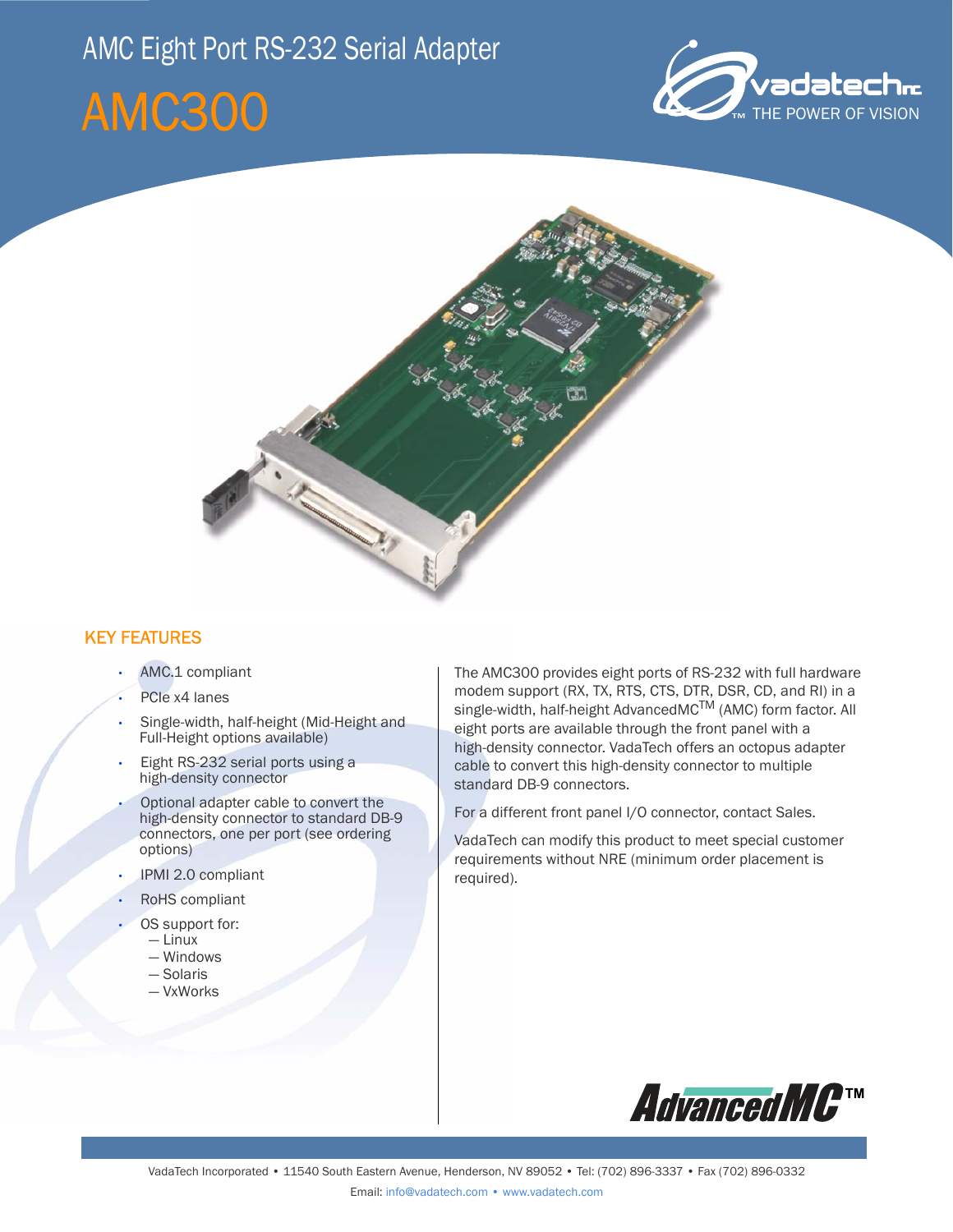### **SPECIFICATIONS**

| Architecture                |                                                                                                                                                                                                                                |                                                                                         |
|-----------------------------|--------------------------------------------------------------------------------------------------------------------------------------------------------------------------------------------------------------------------------|-----------------------------------------------------------------------------------------|
| Physical                    | <b>Dimensions</b>                                                                                                                                                                                                              | Single-Width, Half-Height (with Mid or Full-Height options)                             |
|                             |                                                                                                                                                                                                                                | Width: 2.89 in. (73.5 mm)                                                               |
|                             |                                                                                                                                                                                                                                | Depth: 7.11 in. (180.6 mm)                                                              |
| <b>Type</b>                 | <b>AMC Serial</b>                                                                                                                                                                                                              | <b>RS-232</b>                                                                           |
|                             | 8 Ports                                                                                                                                                                                                                        | Full hardware modem support (RX, TX, RTS, CTS, DTR, DSR, CD, and RI)                    |
| Standards                   |                                                                                                                                                                                                                                |                                                                                         |
| <b>AMC</b>                  | Type                                                                                                                                                                                                                           | AMC.1                                                                                   |
| <b>Module Management</b>    | <b>IPMI</b>                                                                                                                                                                                                                    | <b>IPMI Version 2.0</b>                                                                 |
| PCle                        | Lanes                                                                                                                                                                                                                          | x4                                                                                      |
| Configuration               |                                                                                                                                                                                                                                |                                                                                         |
| Power                       | <b>AMC300</b>                                                                                                                                                                                                                  | 3.5W                                                                                    |
| <b>ESD</b>                  | <b>Human Body Model</b>                                                                                                                                                                                                        | Up to $±15$ kV                                                                          |
| Environmental               | Temperature                                                                                                                                                                                                                    | Operating Temperature: 0° to 65° C (Air flow requirement is to be greater than 200 LFM) |
|                             |                                                                                                                                                                                                                                | Storage Temperature: -40° to +90° C                                                     |
|                             | Vibration                                                                                                                                                                                                                      | 1G, 5-500Hz each axis                                                                   |
|                             | <b>Shock</b>                                                                                                                                                                                                                   | 30Gs each axis                                                                          |
|                             | <b>Relative Humidity</b>                                                                                                                                                                                                       | 5 to 95 percent, non-condensing                                                         |
| <b>Front Panel</b>          | <b>Interface Connectors</b>                                                                                                                                                                                                    | High-density SCSI type connector                                                        |
|                             | (See Ordering Options)                                                                                                                                                                                                         | Micro 68-Pin SCSI to (8) DB9 Male connectors                                            |
|                             | <b>LEDs</b>                                                                                                                                                                                                                    | <b>IPMI Management Control</b>                                                          |
|                             |                                                                                                                                                                                                                                | Activity                                                                                |
|                             | Mechanical                                                                                                                                                                                                                     | Hot Swap Ejector Handle                                                                 |
|                             | <b>Conformal Coating</b>                                                                                                                                                                                                       | Humiseal 1A33 Polyurethane Conformal Coating                                            |
|                             |                                                                                                                                                                                                                                | Humiseal 1B31 Acrylic Conformal Coating                                                 |
| <b>Software Support</b>     | <b>Operating Systems</b>                                                                                                                                                                                                       | Linux, Windows, Solaris and VxWorks                                                     |
| Other                       |                                                                                                                                                                                                                                |                                                                                         |
| <b>MTBF</b>                 | MIL Spec 217-F@ 292,000 Hrs.                                                                                                                                                                                                   |                                                                                         |
| <b>Certifications</b>       | Designed to meet FCC, CE and UL certifications where applicable                                                                                                                                                                |                                                                                         |
| <b>Standards</b>            | VadaTech is certified to both the ISO9001:2000 and AS9100B:2004 standards                                                                                                                                                      |                                                                                         |
| Compliance                  | RoHS and NEBS                                                                                                                                                                                                                  |                                                                                         |
| <b>Warranty</b>             | Two $(2)$ years.                                                                                                                                                                                                               |                                                                                         |
| <b>Trademarks and Logos</b> | The VadaTech logo is a registered trademark of VadaTech, Inc. Other registered trademarks are the property of their                                                                                                            |                                                                                         |
|                             | respective owners. AdvancedMC <sup>TM</sup> and the AdvancedTCA <sup>TM</sup> logo are trademarks of the PCI Industrial Computers<br>Manufacturers Group. All rights reserved. Specification subject to change without notice. |                                                                                         |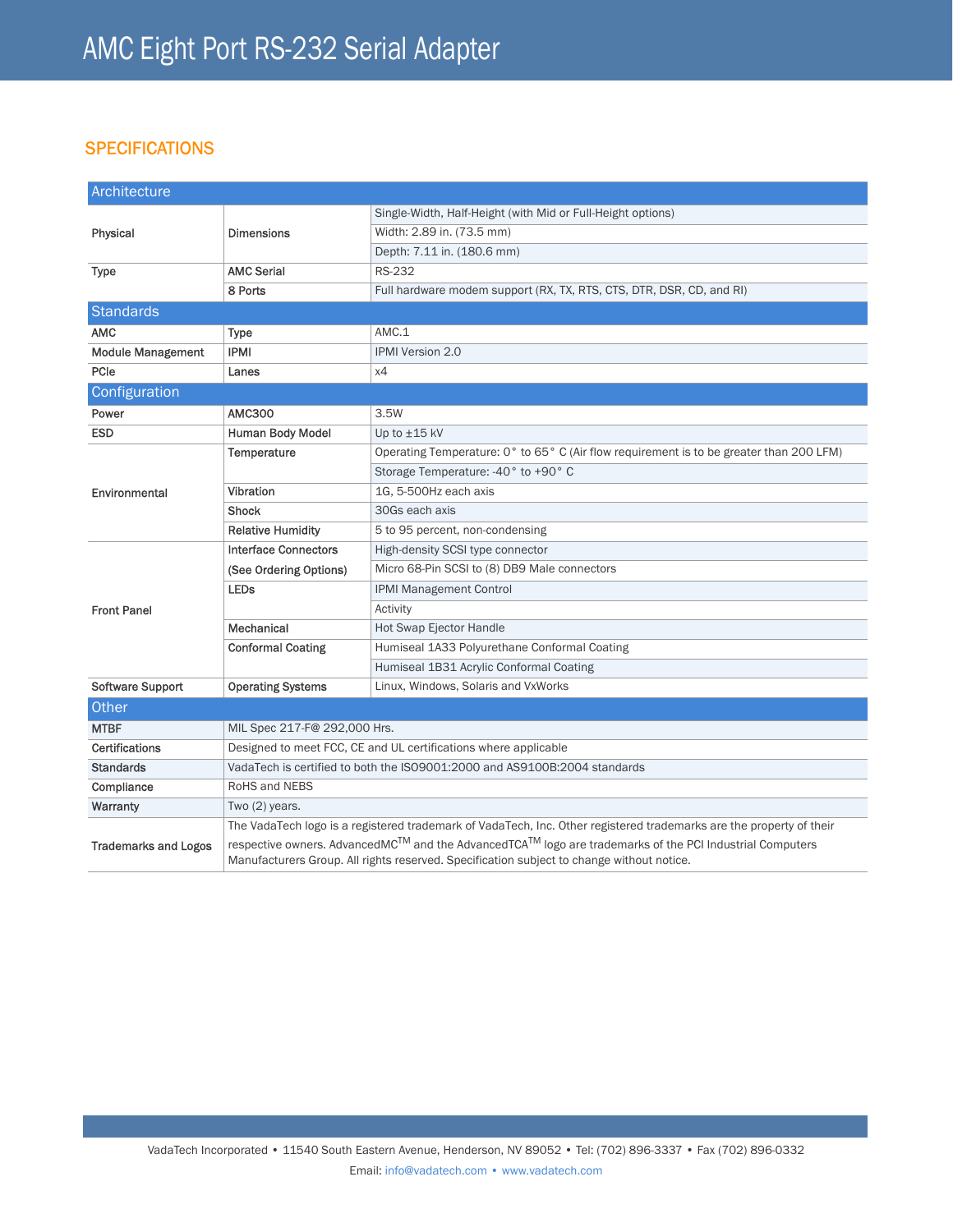

FIGURE 1. AMC300 Functional Block Diagram



FIGURE 2. AMC300 Front Panel